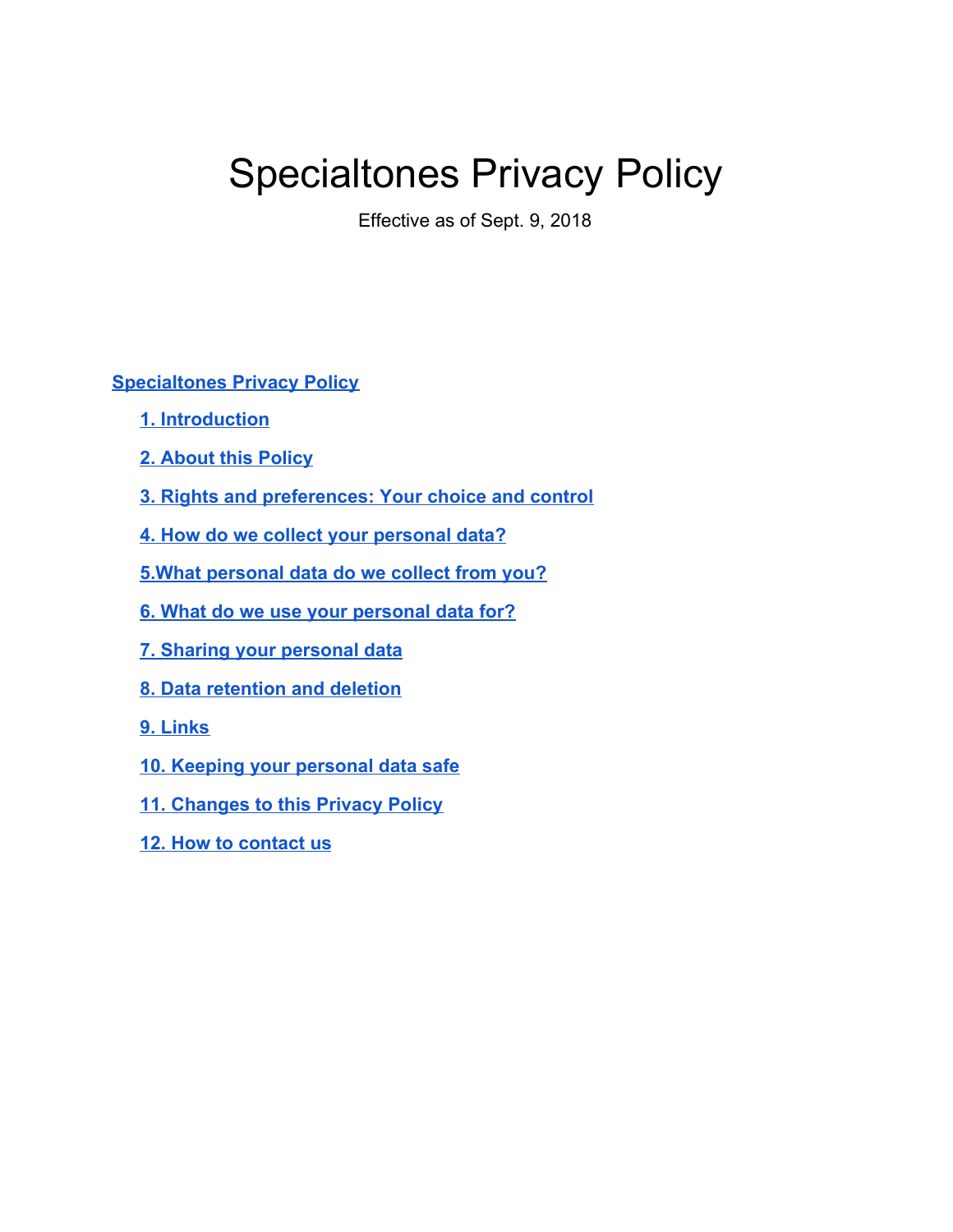# **1. Introduction**

Thanks for choosing Specialtones.

We want to ensure that you can enjoy our service today, tomorrow, and in the future. To do this we need to deliver a truly personalized service specifically for you. And that is why your privacy and the security of your personal data is, and will always be, extremely important to us. Let us clearly explain how and why we gather, store, share and use your personal data - as well as outline the controls and choices you have when you choose to share your personal data. Our Privacy Policy ("Policy") will explain in further detail below.

# <span id="page-1-0"></span>**2. About this Policy**

This Policy sets out the essential details with regards to your personal data relationship with Specialtones. The Policy applies to all Specialtones services and any associated services (referred to as the ' Specialtones Service'). The terms governing your use of the Specialtones Service are defined in our Terms and Conditions of Use (the "Terms and Conditions of Use") published on our website.

From time to time, we may develop new or offer additional services. If the introduction of these new or additional services results in any change to the way we collect or process your personal data we will provide you with more information and additional terms or policies. Unless stated otherwise when we introduce these new or additional services, they will be subject to this Policy.

The aim of this Policy is to:

1. Ensure that you understand what personal data we collect about you, why and how we collect and use it, and who we share it with;

2. Explain the way we use the personal data that you share with us in order to give you the best possible experience when you are using the Specialtones Service; and

3. Explain your rights and choices in relation to the personal data we collect and process about you and how we will protect your privacy.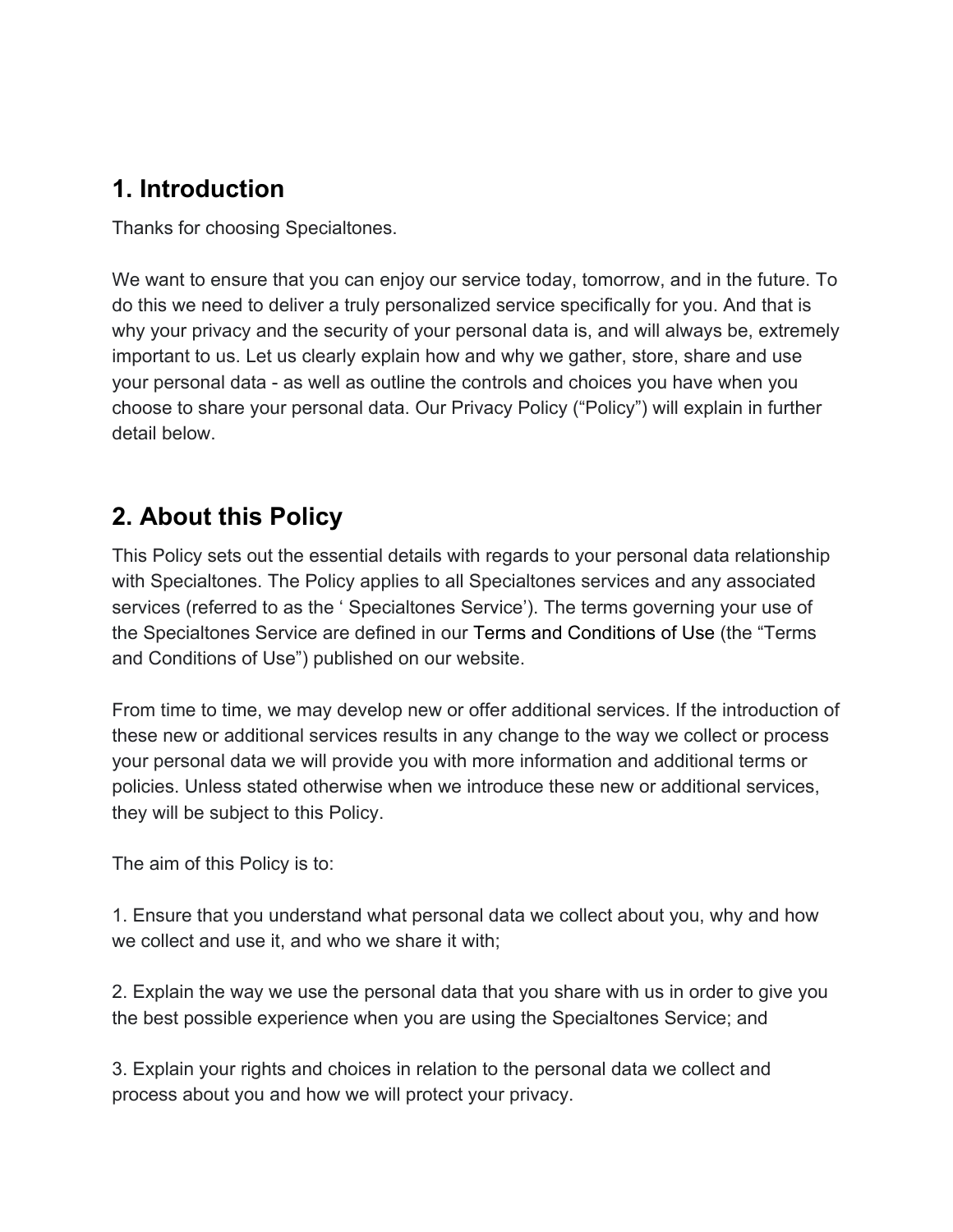# <span id="page-2-0"></span>**3. Rights and preferences: Your choice and control**

The Customer Support page on our website and he Settings on your App are meant to help users take advantage of the following rights afforded to individuals:

• Right of Access - the right to be informed of and request access to the personal data we process about you;

• Right to Rectification - the right to request that we amend or update your personal data where it is inaccurate or incomplete;

- Right to Erasure the right to request that we delete your personal data;
- Right to Restrict the right to request that we temporarily or permanently stop processing all or some of your personal data;
- Right to Object
	- the right, at any time, to object to us processing your personal data on grounds relating to your particular situation;
	- the right to object to your personal data being processed for direct marketing purposes;

• Right to Data Portability - the right to request a copy of your personal data in electronic format and the right to transmit that personal data for use in another party's service; and

• Right not to be subject to Automated Decision-making - the right to not be subject to a decision based solely on automated decision making, including profiling, where the decision would have a legal effect on you or produce a similarly significant effect.

In order to enable you to exercise these rights with ease and to record your preferences in relation to how Specialtones uses your personal data, we provide you with access to the following:

• *Customer Support Page* **(on our website)** - allows you to exercise all the above mentioned rights upon formal request; and,

• *Notification Settings* **(on your App)** - allows you to choose which communications you receive from Specialtones.

If you have any questions about your privacy, your rights, or how to exercise them, please use the Costumer Support page on our website. We will respond to your request within a reasonable period of time upon verification of your identity.

## <span id="page-2-1"></span>**4. How do we collect your personal data?**

We collect your personal data in the following ways: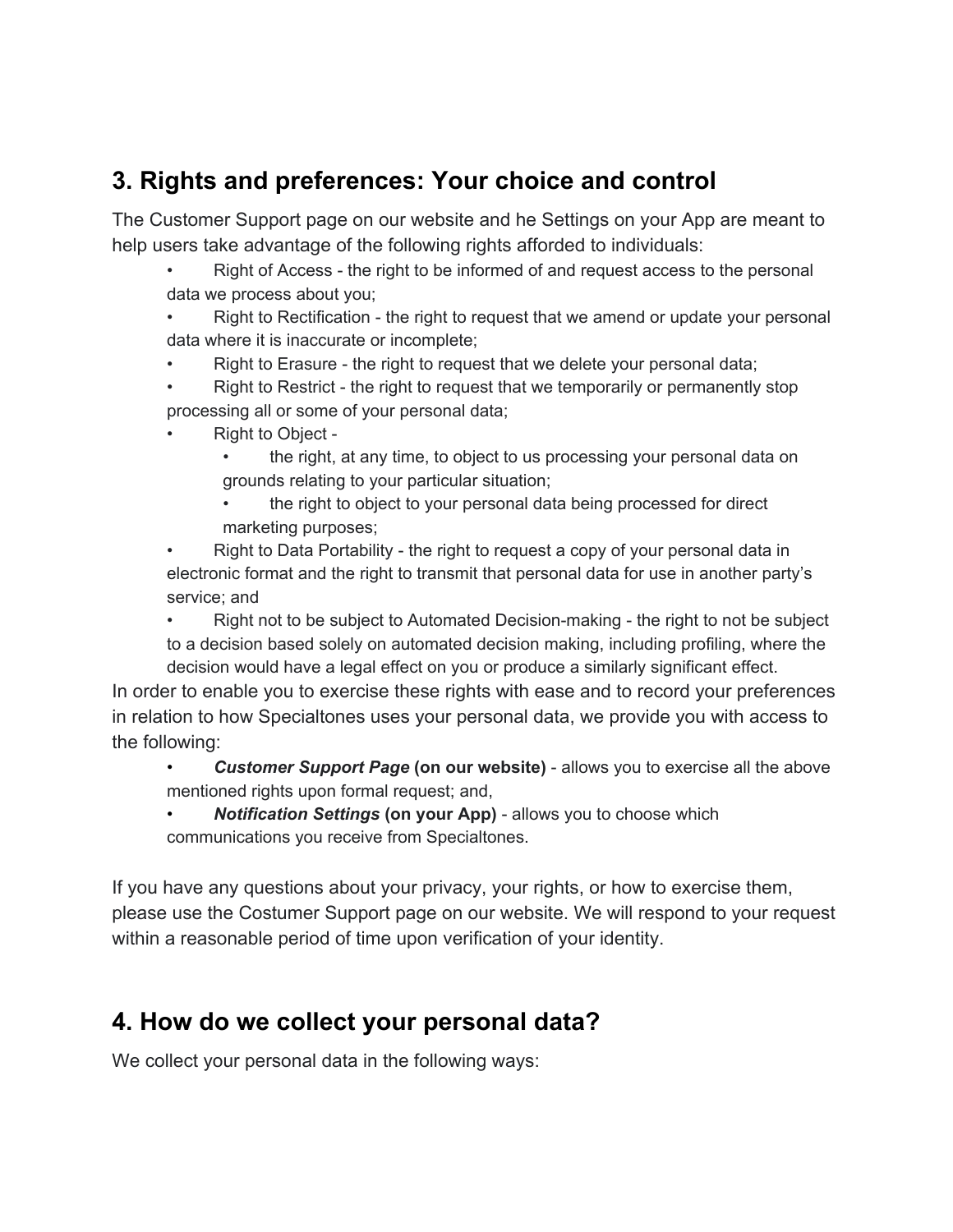- 1. When you register and subscribe to the Specialtones Service we collect certain personal data such as your email address, name, birth date, country, etc. so you can use the Specialtones Service.
- 2. Through your use of the Specialtones Service when you use the Specialtones Service, we collect data such as your questionnaire answers, playlist downloads and listening schedule.
- 3. From third parties we will receive personal data about you and your activity from third parties, including partners we work with in order to provide you with the Specialtones Service. We will only use this personal data, either where you have provided your consent to the third party or to Specialtones, where Specialtones has a legitimate interest to use the personal data in order to provide you with the Specialtones Service.

We use anonymised and aggregated information to test our systems, for research, data analysis, creating marketing and promotion models, improving the Service and developing new features and functionalities within the Specialtones Service.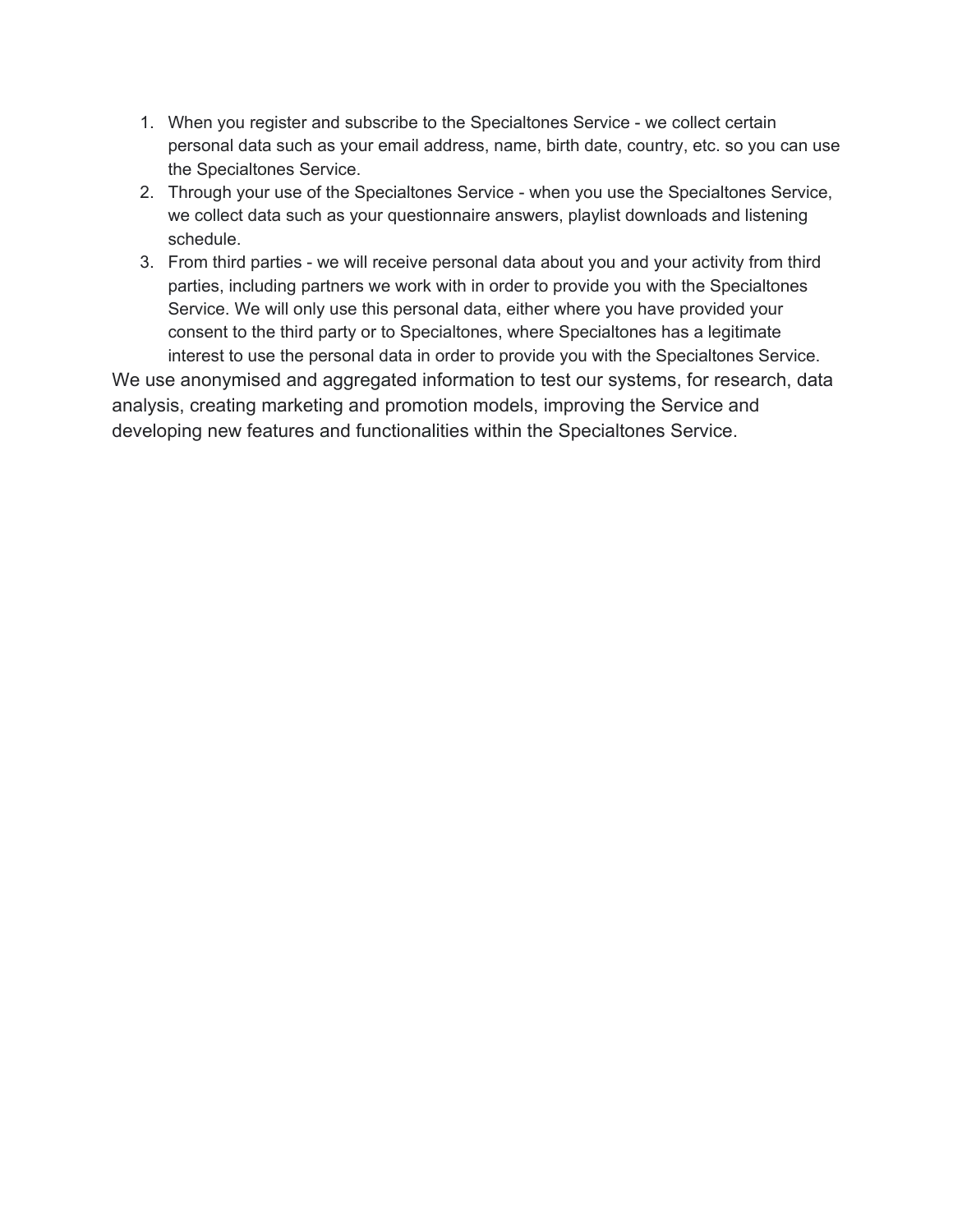# <span id="page-4-0"></span>**5.What personal data do we collect from you?**

Check the categories of personal data about you we collect and use:

| <b>Categories of personal data</b> | <b>Description of category</b>                                 |
|------------------------------------|----------------------------------------------------------------|
| <b>Account Registration Data</b>   | This is the personal data that is provided by you or collected |
|                                    | by us to enable you to register for the Specialtones Service.  |
|                                    | This includes your name and verified email address. This is    |
|                                    | required in order to create your account.                      |
|                                    |                                                                |
|                                    | If you use a Third Party Service to create an account, we will |
|                                    | receive personal data via that Third Party Service but only    |
|                                    | when you have consented to that Third Party Service sharing    |
|                                    | your personal data with us.                                    |
|                                    |                                                                |
|                                    |                                                                |
|                                    |                                                                |

#### *Personal data collected when you register with Specialtones*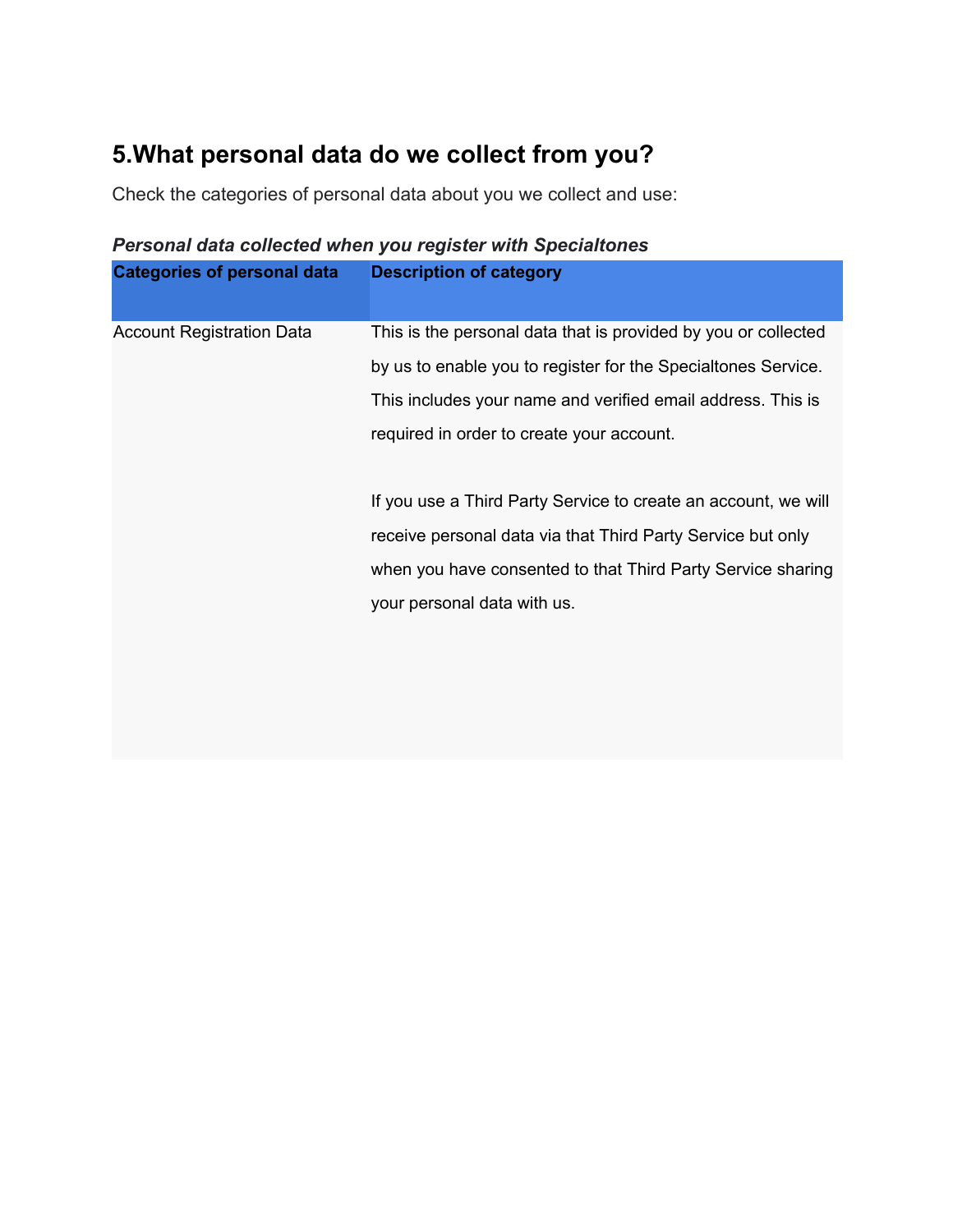#### *Personal data collected through your use of the Specialtones Service* **Categories of personal data Description of category**

Specialtones Service Usage Data This is the personal data that is collected about you when you are using the Specialtones Service - this may include:

- Information about your type of Specialtones subscription or service plan.
- Information about your interactions with the Specialtones Service which includes the date and time of any requests you make, questionnaires scores, playlists you download and your interactions with the App. This also may include details of your use of Third Party Applications and advertising you receive.
- Messages you send and/or receive via Specialtones and your interactions with the Specialtones team.
- Technical Data which may include URL information, cookie data, your IP address, the types of devices you are using to access or connect to the Specialtones Service, unique device IDs, device attributes, network connection type (e.g. WiFi, 3G, LTE, Bluetooth) and provider, network and device performance, browser type, language, information enabling digital rights management, operating system, and Specialtones application version.
- Motion-generated or orientation-generated mobile sensor data (e.g. accelerometer or gyroscope) required for the purposes of providing specific features of the Specialtones Service to you.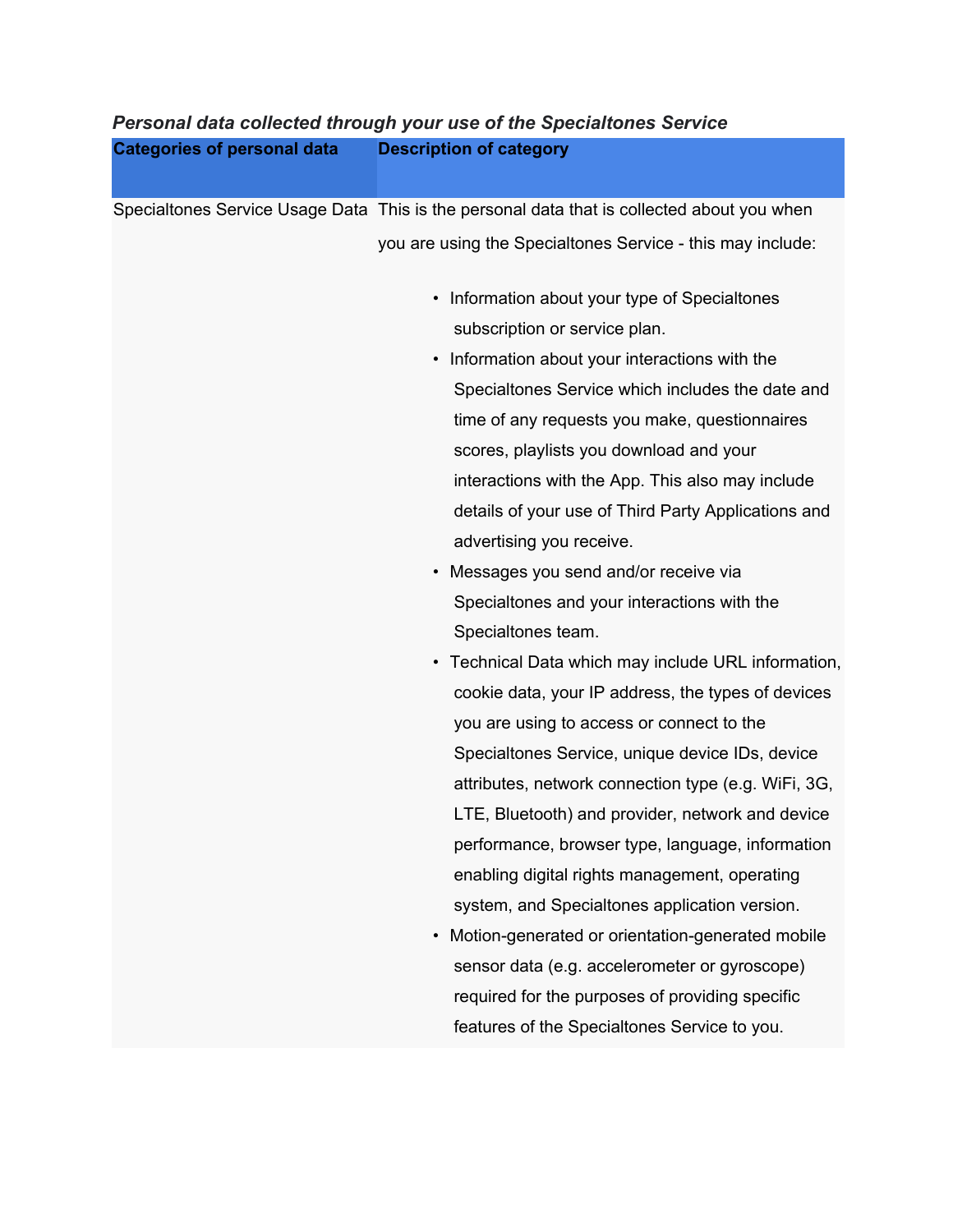| <b>Categories of personal data Description of category</b> |                                                                       |
|------------------------------------------------------------|-----------------------------------------------------------------------|
|                                                            |                                                                       |
| <b>Payment Data</b>                                        | We will collect such personal data if you sign up for a Trial or      |
|                                                            | purchase a Paid Subscription, or make other purchases through         |
|                                                            | the Specialtones Service. The exact personal data collected will      |
|                                                            | vary depending on the payment method but will include information     |
|                                                            | such as:                                                              |
|                                                            | Name;<br>$\bullet$                                                    |
|                                                            | Date of birth;<br>$\bullet$                                           |
|                                                            | • Credit or debit card type, expiration date, and certain             |
|                                                            | digits of your card number;                                           |
|                                                            | • Postal code;                                                        |
|                                                            | Mobile phone number; and<br>$\bullet$                                 |
|                                                            | Details of your transaction history.<br>٠                             |
| Contests, Surveys and                                      | This personal data is used to allow you to sign up and participate in |
| Sweepstakes Data                                           | these types of promotions. The exact personal data collected will     |
|                                                            | vary depending on the promotion.                                      |
| <b>Marketing Data</b>                                      | This personal data is used to enable Specialtones and our             |
|                                                            | partners/service providers to send you communications either:         |
|                                                            | • Via email;                                                          |
|                                                            | • While using the Specialtones Service; and/or                        |
|                                                            | Direct from the third party.<br>$\bullet$                             |
|                                                            | You have complete control over what type of communications you        |
|                                                            | receive from Specialtones for marketing purposes.                     |

*Personal data collected with your permission that enables us to securely process*

*your payment subscription and provide you with added features*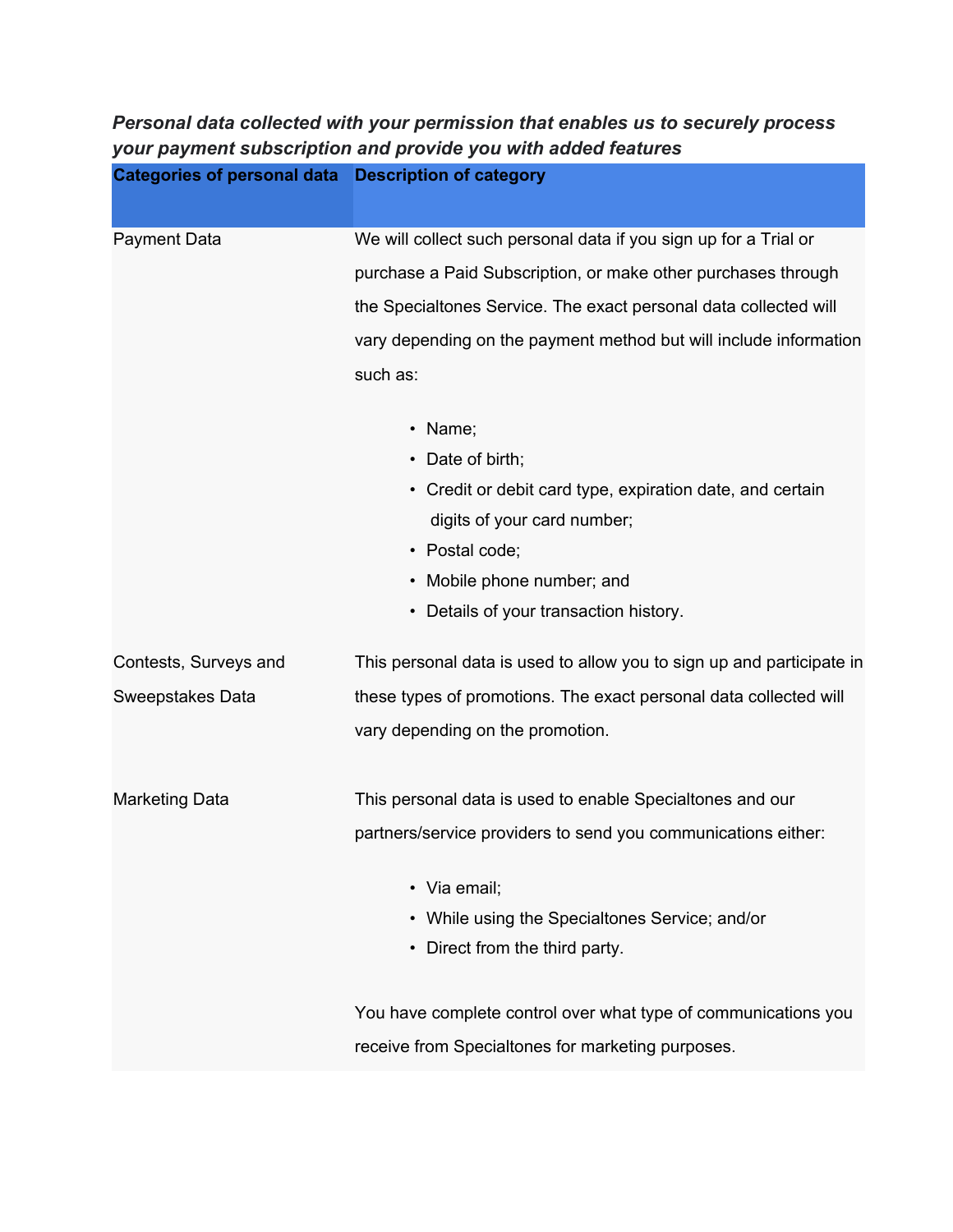## <span id="page-7-0"></span>**6. What do we use your personal data for?**

When you use or interact with the Specialtones Service, we use a variety of technologies to process the personal data we collect about you for various reasons. See below the reasons why we process your personal data, the associated legal bases we rely upon to legally permit us to process your personal data, and the categories of personal data used for these purposes:

| <b>Description of why</b>                                                                                                                                                                                                                                                                                                                                                                                                | Legal Basis for the processing Categories of personal data |                                                        |
|--------------------------------------------------------------------------------------------------------------------------------------------------------------------------------------------------------------------------------------------------------------------------------------------------------------------------------------------------------------------------------------------------------------------------|------------------------------------------------------------|--------------------------------------------------------|
| <b>Specialtones processes your</b>                                                                                                                                                                                                                                                                                                                                                                                       | purpose                                                    | used by Specialtones for the                           |
| personal data ('processing                                                                                                                                                                                                                                                                                                                                                                                               |                                                            | processing purpose                                     |
| purpose')                                                                                                                                                                                                                                                                                                                                                                                                                |                                                            |                                                        |
| To provide, personalize, and<br>improve your experience with the<br>Specialtones Service and other<br>services and products provided<br>by Specialtones.                                                                                                                                                                                                                                                                 | • Performance of a<br>Contract<br>• Legitimate Interest    | • Account Registration<br>Data<br>• Service Usage Data |
| To understand how you access<br>and use the Specialtones<br>Service to ensure technical<br>functionality of the Specialtones<br>Service, develop new products<br>and services, and analyze your<br>use of the Specialtones Service,<br>including your interaction with<br>applications, advertising,<br>products, and services that are<br>made available, linked to, or<br>offered through the Specialtones<br>Service. | • Performance of a<br>Contract<br>Legitimate Interest      | • Account Registration<br>Data<br>• Service Usage Data |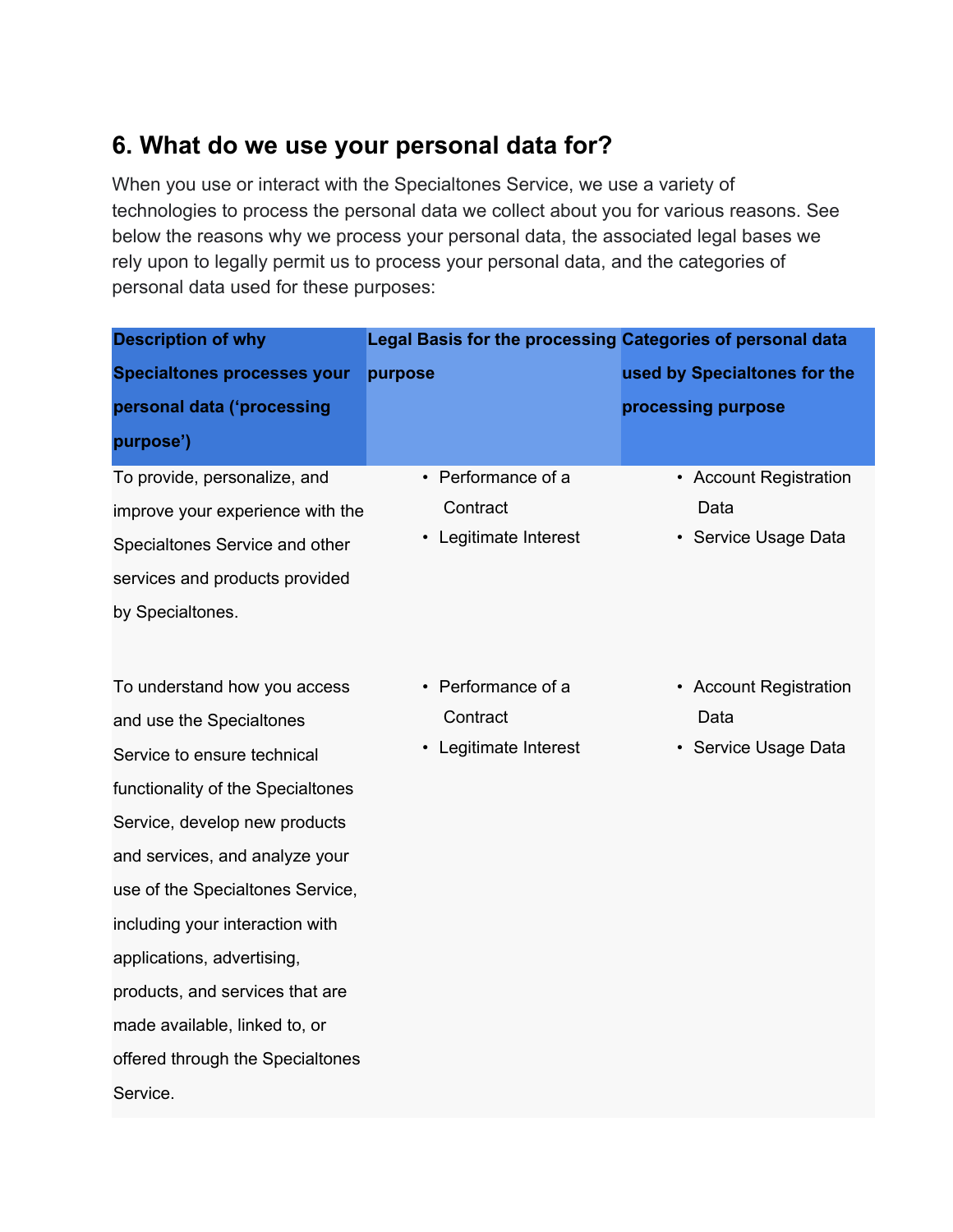To communicate with you for Specialtones Service-related purposes.

To process your payment to prevent or detect fraud including fraudulent payments and fraudulent use of the Specialtones Service.

To communicate with you, either directly or through one of our partners, for:

- marketing,
- research,
- participation in contests, surveys and sweepstakes,

• promotional purposes, via emails, notifications, or other messages, consistent with any permissions you may have communicated to us.

- Performance of a **Contract**
- Legitimate Interest
- Performance of a **Contract**
- Compliance with legal obligations
- Legitimate Interest
- Consent
- Legitimate Interest
- Account Registration Data
- Service Usage Data
- Payment Data

- Contests, Surveys and Sweepstakes Data
- Marketing Data

## **7. Sharing your personal data**

We have set out the categories of recipients of the personal data collected or generated through your use of the Specialtones Service.

#### *Information we may share*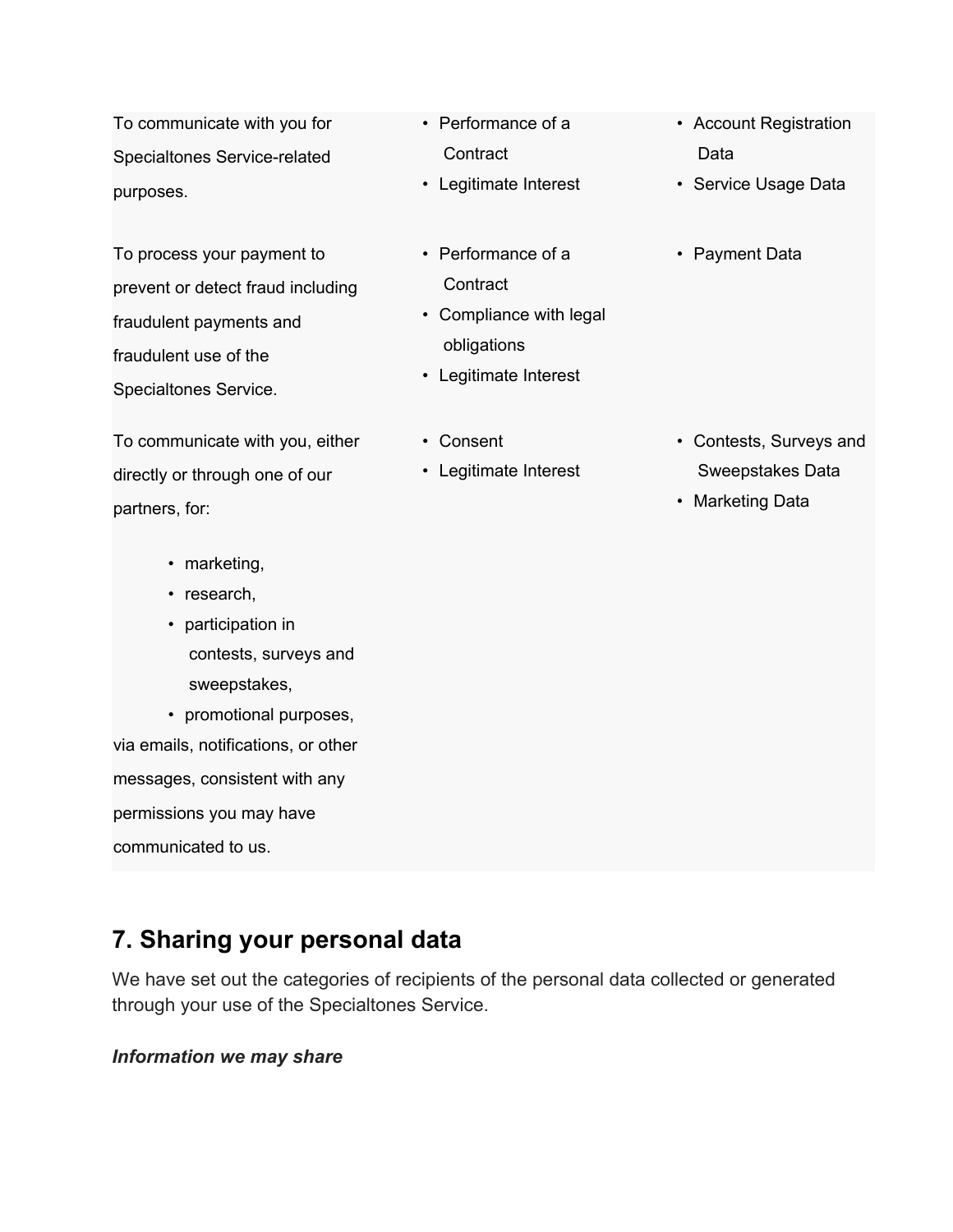### **Categories of Recipients Reason for sharing**

| Service Providers and         | We use technical service providers which may operate the technical                            |
|-------------------------------|-----------------------------------------------------------------------------------------------|
| <b>Others</b>                 | infrastructure that we need to provide the Specialtones Service, in                           |
|                               | particular providers which host, store, manage, and maintain the                              |
|                               | Specialtones application, its content and the data we process.                                |
|                               | We use technical service providers to help us communicate with                                |
|                               | you, as described in Section 6 of this Policy.                                                |
| <b>Specialtones Partners</b>  | If you access the Specialtones Service through an offer that you                              |
|                               | received or purchased from a third party such as your mobile                                  |
|                               | network operator, we share personal data with that third party about                          |
|                               | your use of the Specialtones Service, such as whether and to what                             |
|                               | extent you have used the offer, activated a Specialtones account, or                          |
|                               | actively used the Specialtones Service.                                                       |
|                               | Depending on how you sign up for the Specialtones Service (e.g.                               |
|                               | through a third party service or a mobile provider), we share your                            |
|                               | Specialtones username or other Account Registration Data as                                   |
|                               | necessary to enable your account.                                                             |
|                               |                                                                                               |
|                               |                                                                                               |
| Research                      | We will share your personal data for activities such as statistical                           |
|                               | analysis and academic studies but only in a pseudonymised format.                             |
|                               | Law Enforcement and Data We will share your personal data when we in good faith believe it is |
| <b>Protection Authorities</b> | necessary for us to do so in order to comply with a legal obligation                          |
|                               | under applicable law, or respond to valid legal process, such as a                            |
|                               | search warrant, a court order, or a subpoena.                                                 |
|                               | We also will also share your personal data where we in good faith                             |
|                               | believe that it is necessary for the purpose of our own, or a third                           |
|                               | party's legitimate interest relating to national security, law                                |
|                               |                                                                                               |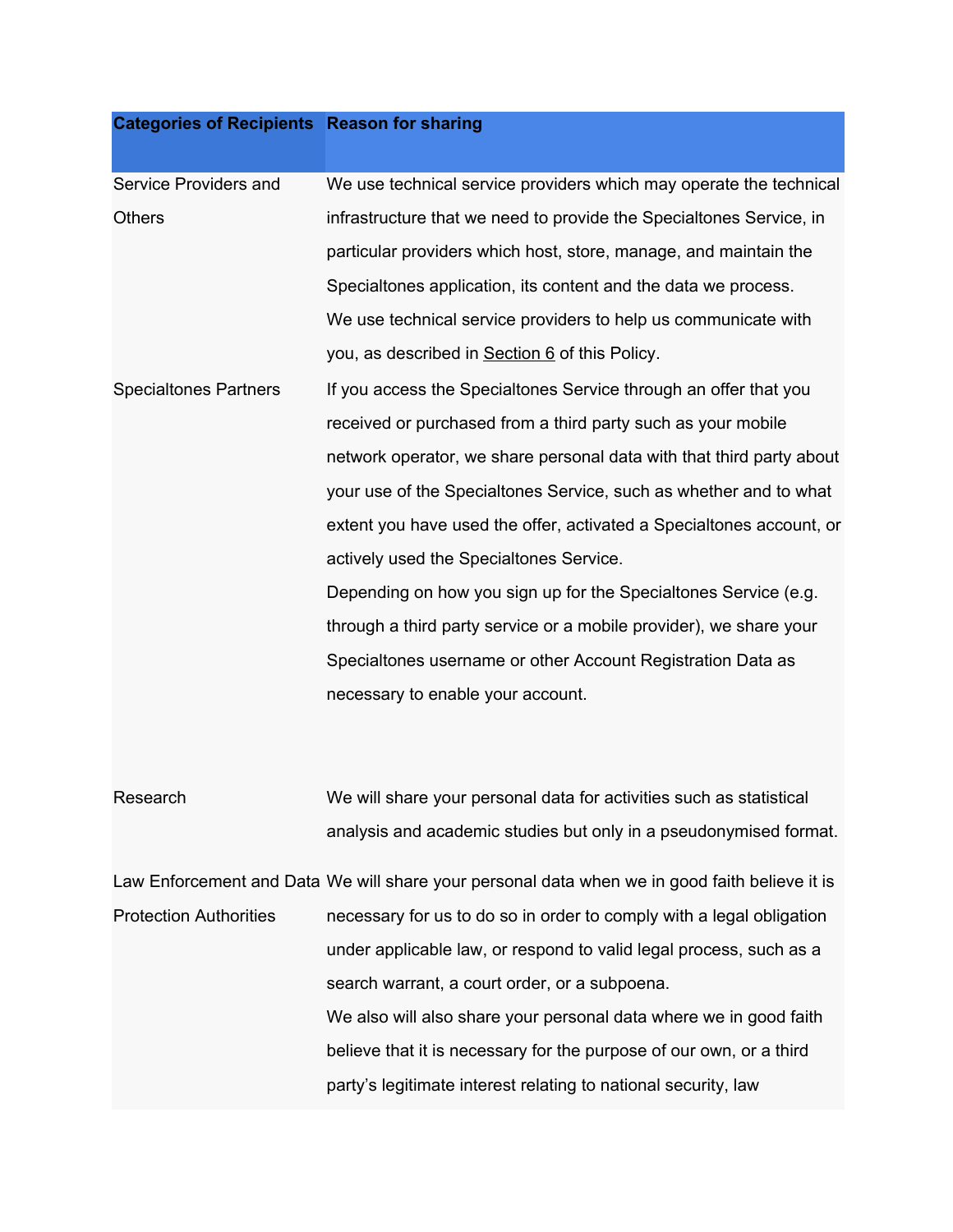## <span id="page-10-0"></span>**8. Data retention and deletion**

We keep your personal data only as long as necessary to provide you with the Specialtones Service and for legitimate and essential business purposes, such as maintaining the performance of the Specialtones Service, making data-driven business decisions about new features and offerings, complying with our legal obligations, and resolving disputes. We keep some of your personal data for as long as you are a user of the Specialtones Service. For example, we securely keep your account information. If you request, we will delete or anonymise your personal data so that it no longer identifies you, unless we are legally allowed or required to maintain certain personal data, including situations such as the following:

If there is an unresolved issue relating to your account, such as an outstanding credit on your account or an unresolved claim or dispute we will retain the necessary personal data until the issue is resolved;

• Where we are required to retain the personal data for our legal, tax, audit, and accounting obligations, we will retain the necessary personal data for the period required by applicable law; and/or,

• Where necessary for our legitimate business interests such as fraud prevention or to maintain the security of our users.